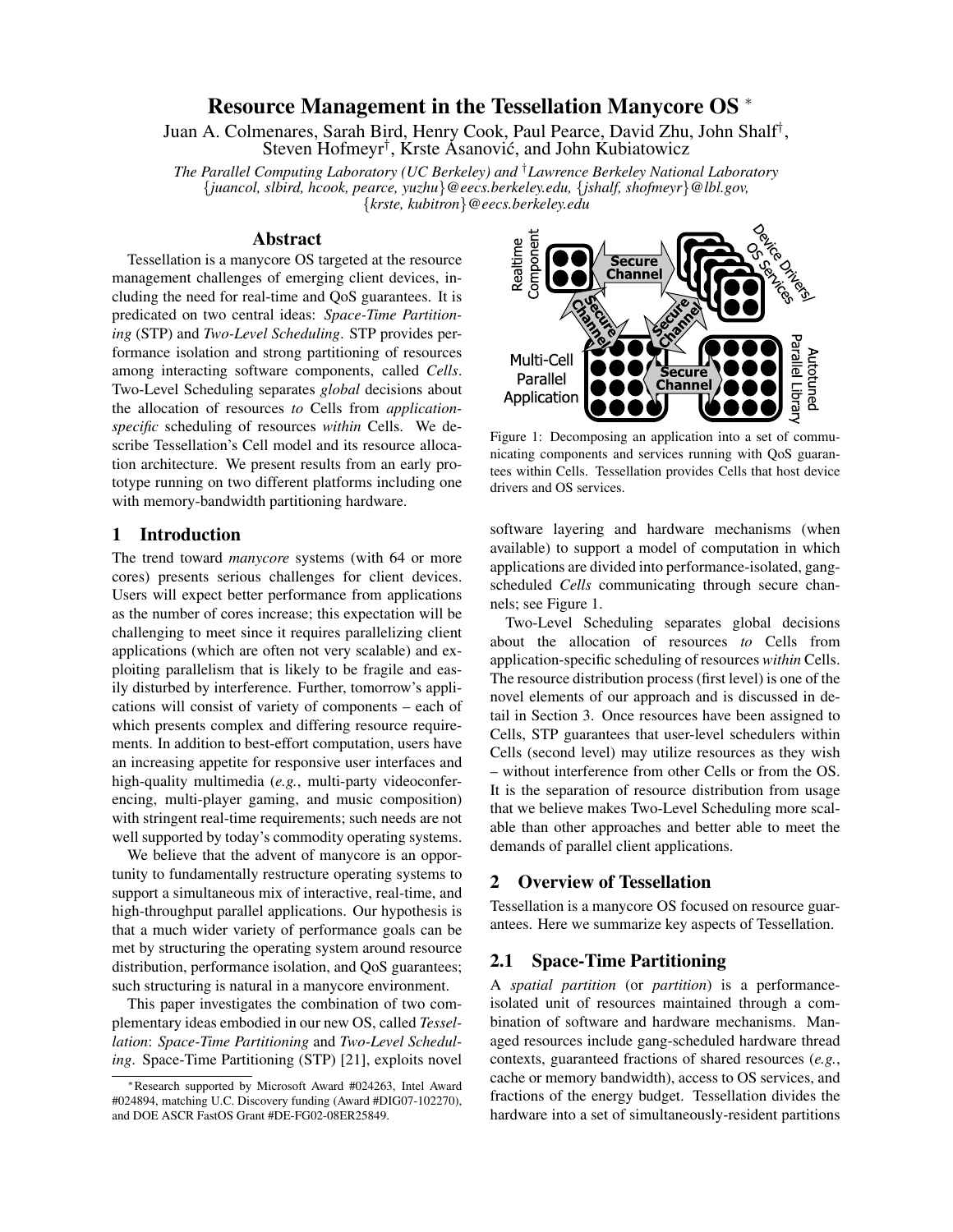| <b>Application Partitions</b>                                      | Operating System<br><b>Service Partitions</b> |                                                |                                             |  |
|--------------------------------------------------------------------|-----------------------------------------------|------------------------------------------------|---------------------------------------------|--|
| <b>Threads</b>                                                     | <b>Threads</b>                                | <b>Threads</b>                                 | <b>Threads</b>                              |  |
| Application<br>Runtime                                             | <b>Application</b><br><b>Runtime</b>          | <b>Parallel</b><br>File Sys.<br><b>Runtime</b> | <b>Network</b><br><b>Service</b><br>Runtime |  |
| Tessellation OS (space-time partitioning)                          |                                               |                                                |                                             |  |
| <b>Multicore Hardware</b><br><b>Network</b><br><b>Disk</b><br>Card |                                               |                                                |                                             |  |

Figure 2: *Space-Time Partitioning* in Tessellation: a snapshot in time with four spatial partitions.

as shown in Figure 2. Partitioning varies with the needs of the OS and applications – hence the "time" component of the term Space-Time Partitioning (STP).

Support for STP consists of a combination of hardware and software mechanisms. The "Partition Mechanism Layer" of Tessellation, which enforces partition boundaries, has some similarities to a hypervisor [1, 4, 16] but with a crucial difference: its sole task is to provide performance-isolated, QoS-guaranteed containers for applications and OS services. Although Tessellation runs on existing multicore systems, it can also exploit hardware enhancements when available.

## 2.2 The Cell Model

Tessellation exports STP to applications and OS services through an abstraction called a *Cell*. A Cell is a container for parallel software components providing guaranteed access to resources, *i.e.*, the performance and behavior of an isolated machine. Resources are guaranteed as space-time quantities, such as "4 processors for 10% of the time" or "2 GB/sec of bandwidth". Although Cells may be time-multiplexed, hardware thread contexts and resources are gang-scheduled such that Cells are unaware of this multiplexing. In other words, unexpected virtualization of physical resources does not occur.

Resources allocated to a Cell are owned by that Cell until explicitly revoked<sup>1</sup>. Once the Cell is mapped, a user-level scheduler is responsible for scheduling hardware contexts and other resources. There is no paging of physical memory unless a paging library is linked into the user-level runtime. Further, each Cell's runtime has control over the delivery of events such as inter-cell messages, timer interrupts, exceptions, and faults.

Inter-Cell Communication: Inter-cell communication occurs through *channels*. A channel provides performance and security isolation between Cells. The setup and tear-down of a channel is privileged and strictly controlled by the OS. Once constructed, a channel provides fast asynchronous communication at user-level.

Utilizing Cells for OS Services: Cells provide a convenient abstraction for building OS services such as device drivers, network interfaces, and file systems. Tessellation adopts a philosophy similar to that of microkernels [8]. Unlike traditional microkernels, however, multiple components can be mapped to the hardware simultaneously – allowing rapid inter-domain communication. Further, each interacting component is explicitly parallel and performance-isolated from other components.

Partitioning OS functionality into a set of interacting Cells provides predictable and reliable behavior due to limited interaction with the rest of the system. QoS guarantees on shared services can be enforced by restricting channel communication. Alternatively, the capacity of overloaded services can be increased by resizing Cells.

## 2.3 Two-level Scheduling in Tessellation

Tessellation separates global decisions about resource allocation from local decisions about resource usage. The result is a good match to the abundant resources present in a manycore system: The resource allocation process can focus on the impact of resource *quantities* on Cell execution – leaving the fine details about how to utilize these resources to application-specific schedulers.

Distributing Resources to Cells: The resource allocator, described in Section 3, distributes partitionable resources among Cells and exercises the option to reserve or deactivate resources to guarantee future responsiveness or to optimize energy consumption. Tessellation changes resource distribution infrequently to amortize the cost of the decision-making process and to minimize interference with application-level scheduling.

Scheduling Within a Cell: The Cell-level scheduler runs at user-level and manages all resources within the Cell. Performance isolation between Cells guarantees that applications can get predictable and repeatable behavior, simplifying performance optimization and realtime scheduling. Central to Tessellation's approach are runtime frameworks, such as Lithe [23], that produce composable, application-specific schedulers. Via Lithe, Tessellation supports a variety of parallel programming models in a uniform and composable way.

### 3 Resource-Allocation Architecture

Tesselation strikes a balance between maximizing resource utilization to achieve performance and selectively idling resources to provide QoS guarantees. Decisionmaking logic is packaged into a *Policy Service* that distributes resources to Cells by combining system-wide goals, resource constraints, and performance targets with current performance measurements (see Figure 3). The results are passed as a *Space-Time Resource Graph* (STRG) to the Tessellation kernel for QoS enforcement.

 $1$ Tessellation notifies the user-level scheduler of revocations, giving it a chance to adjust accordingly.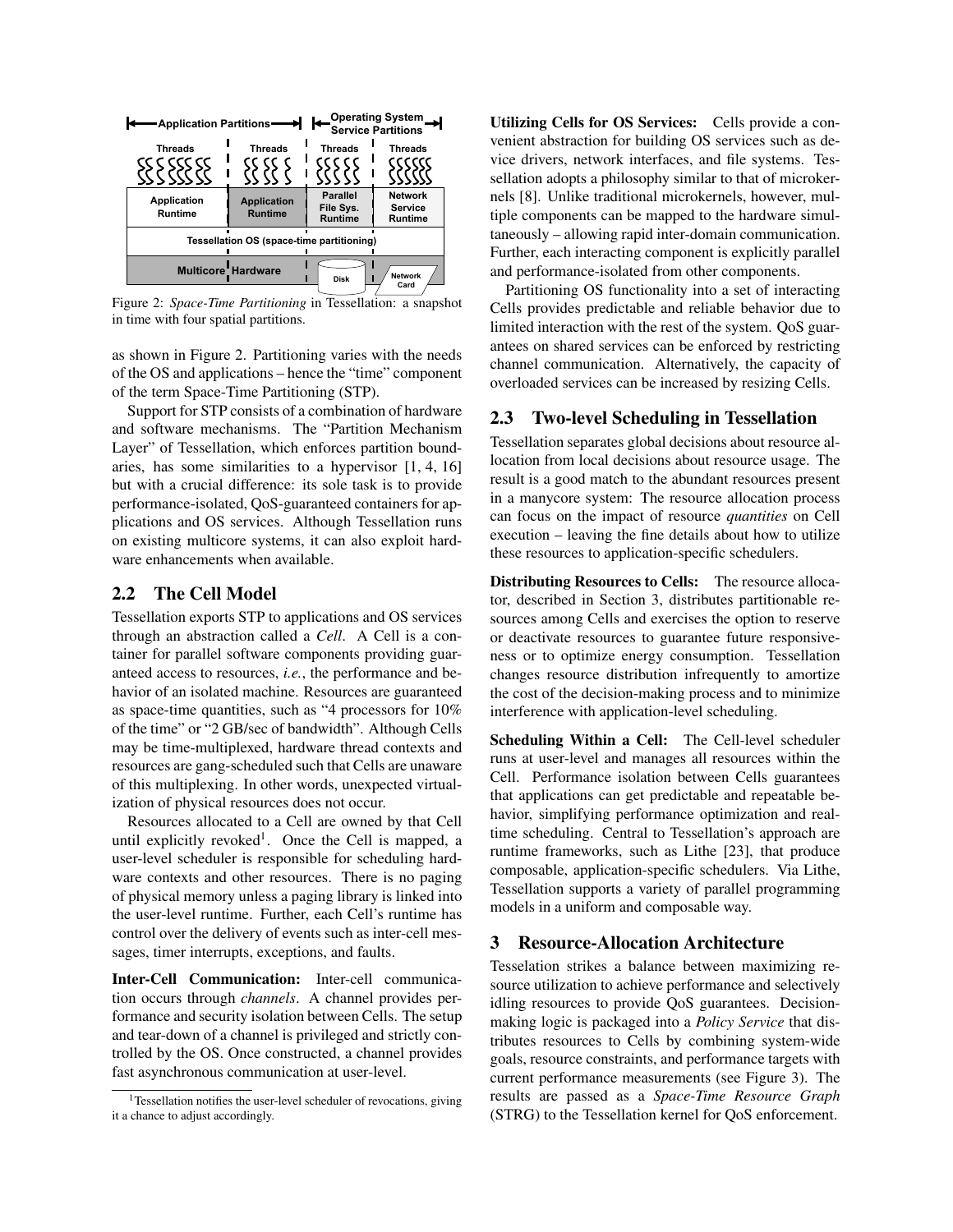#### 3.1 Space-Time Resource Graph

The Space-Time Resource Graph (STRG) is central to our approach. It contains the current distribution of system resources to Cells and is updated by the Policy Service to reflect the changing needs of the system. As it changes, copies of the STRG are passed to the Tessellation kernel for validation and implementation.

Each leaf of the STRG represents an admitted Cell and contains the current resource assignments for that Cell, including guaranteed fractions of caches and memory bandwidth, the Cell activation policy (see Section 3.3), and a list of QoS guarantees for system services. It also indicates the Cell's desire to receive excess resources.

Interior nodes of the STRG group Cells into *resource groups*, providing a mechanism for assigning resources to related Cells. For instance, resource groups provide an obvious mechanism for distributing resources to multiple Cells that are part of a single application or service domain<sup>2</sup> . As another example, Tessellation's *pre-allocation* mechanism allows resources to be reserved for future use by a particular Cell while exported to other Cells in a resource group as temporary (revocable) excess resources.

#### 3.2 Policy Service

The Policy Service admits new Cells into the system, monitors existing Cells, and adapts resources in response to changing conditions. In this section, we describe the main components of the Policy Service.

Admission Control: Without admission control it would be impossible to provide QoS guarantees. As a replacement for traditional fork() or spawn() operations, Tessellation supports Cell creation and destruction through an interface with the *Admission Control* module. Admission Control refuses to admit new Cells whose resource requirements are incompatible with existing obligations to other Cells. It also rejects resizing requests that are incompatible with such obligations.

As shown in Figure 3, the Admission Control module can handle simple requests by directly modifying the STRG. Simple requests include ones that merely consume excess resources and do not involve revocation of resources. More complex admission requests are forwarded to the *Resource Allocation and Adaptation* (RAAM) module (described below). In principle, the RAAM module can consider a wide variety of rearrangements of resources to satisfy requests – constrained only by policies, QoS requirements, and user preferences. Should the RAAM module decide that a request cannot be satisfied, however, the Admission Control module will forward the rejection back to the original requester, at which point the user may need to become involved.





Figure 3: The *Policy Service* updates a system-wide *Space-Time Resource Graph* (STRG) based on QoS requirements, policies, and performance measurements. STRGs passed to the kernel are validated and used to distribute resources to Cells.

Resource Allocation and Adaptation: The heart of the Policy Service is the *Resource Allocation and Adaptation Mechanism* (RAAM). As seen by the large arrows in Figure 3, the RAAM is part of a system-wide adaptive loop. It enables software components within Cells to achieve their performance goals while optimizing resource distribution across the system according to global policies. RAAM allows each Cell to register one or more resource-allocation policies, thereby injecting application requirements and user preferences into the decisionmaking process.<sup>3</sup> RAAM updates the STRG to reflect changes in resource allocation.

RAAM consults a variety of situational information about the state of the system, including performance measurements and models of system performance as a function of resources. The simplest of this information involves updates from performance counters to reflect message volume across channels or energy usage. Another source of information is periodic *performance reports* from the application [12, 14]. A performance report contains Cell-specific performance metrics (*e.g.*, the amount of progress made on application-specific deadlines). These reports can be combined with applicationsupplied information about what a meaningful unit of work would be and how often it must be completed (*i.e.*, frames/second) to adjust allocations.

We are investigating a variety of techniques for resource adaptation. Although one *could* blindly increase the resources given to a Cell until performance goals are met, such a strategy is unlikely to work for complex con-

<sup>&</sup>lt;sup>3</sup>We intend to investigate use of a new declarative language for describing resource-allocation policies.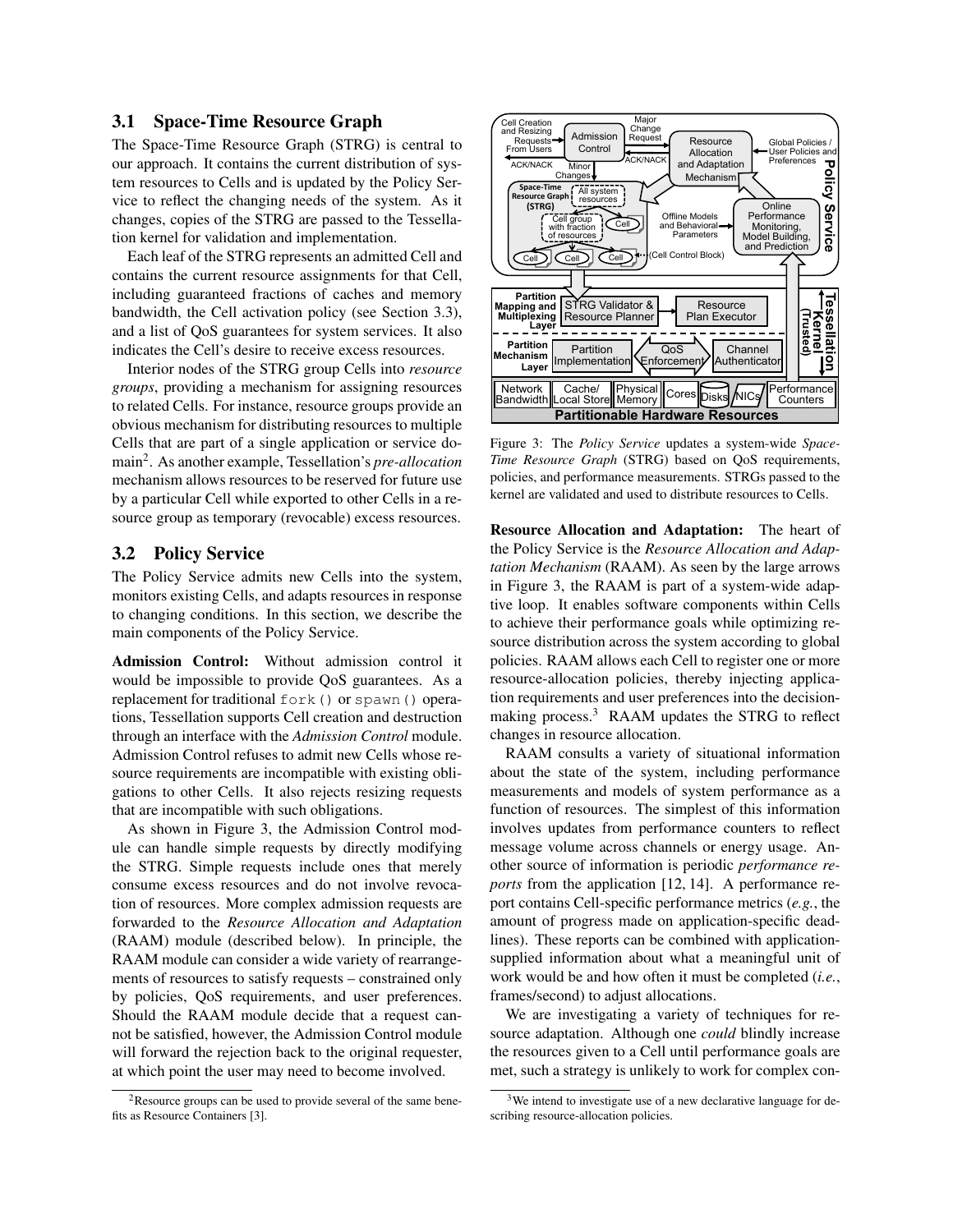figurations of Cells nor is it capable of incorporating subtleties in the level of importance of some Cells over others. Instead, we believe that two components are necessary: first, accurate models of the performance of Cells (or the change in performance) as a function of resources and second, a framework in which to drive the juggling of resources among Cells. One framework that we are investigating is a form of convex optimization over resources that attempts to minimize an "urgency" derived from the degree to which Cells miss their deadlines [26].

Modeling Application Behavior: The process of determining how client application performance varies with low-level resources is often labor-intensive and error-prone. Except in very special circumstances, programmers are unlikely to know "exactly" how low-level resources affect their performance goals. For example, the programmer may want a given *frame rate* but have no idea how much memory bandwidth is required to meet that rate This conundrum is a form of "impedance mismatch" between the units of hardware resources and the programmer-specified QoS requirements [17].

It is therefore desirable to figure out how to *automatically* construct predictive models of application performance. Tessellation's performance isolation should permit us to build highly accurate models. However, we must decide when and how these models will be built.

One solution is to profile the applications in advance. This solution could be viable for application distribution models like the iTunes Application Store or the Android Market. The application distributor can profile the applications for the limited platforms it supports and provide predictive models when the application is downloaded.

Another option leverages the Cloud by requesting every user to record performance, resource, and platform statistics. This approach is currently being used by Microsoft Research to generate performance models of Microsoft applications for developers [13].

A more general solution is to have the operating system profile the applications online and use the locally collected information to make resource decisions. While the operating system could potentially run the applications over a set of configurations when the application is first installed to build the models, it may be more practical to simply start with a generic model which is refined over time with on-line training methods.

The source of the data used to create the models is somewhat orthogonal to the type of models used. Adopting a particular model type in turn influences the specific method used for searching over all models to find the best resource distribution across all Cells. We are currently interested in two types of models. Models of the first type are based on a discrete, sparse set of predetermined operational points (*e.g.*, [12]). Models of the second type use continuous functions to capture performance trade-offs across a large number of allocations (*e.g.*, [5, 9]). The effectiveness of linear and quadratic models has been shown in [7].

## 3.3 Partition Mapping and Multiplexing

The *Partition Mapping and Multiplexing Layer* (or *Mapping Layer*), translates the resource specifications of the Policy Service (expressed in the STRG) into an ordered sequence of spatial partitions for the underlying *Partition Mechanism Layer* (mentioned in Section 2). The Mapping Layer makes no policy decisions, but rather implements the policy decisions given by the Policy Service.

The Mapping Layer comprises two main components: the *Planner* and the *Plan Executor*. When the Planner receives a new STRG from the Policy Service, it first validates that this STRG does not violate basic security or QoS requirements<sup>4</sup>, then generates a future plan for distributing resources to Cells. The Planner invokes an operation similar to bin-packing to assign Cells and resources to future partition time-slices.

The Plan Executor implements the resulting resource plan. It can modify the plan being executed in predefined ways to accommodate more dynamic resource-allocation and time-multiplexing actions (*e.g.*, activation of a Cell upon the arrival of an event or redistribution of excess resources among Cells).

In implementing the STRG, the Mapping Layer implements a variety of *Cell activation policies*. Examples include the *Pinned Policy* (Cell given dedicated access to cores), the *Time-Triggered Policy* (Cell active during predetermined time-windows for real-time predictability), and the *Time-fraction Policy* (Cell active for a specified fraction of the time). Most Cell activation policies are *non-preemptive*: once a Cell is activated it is not suspended until its time-slice expires. The one exception is that Cells can be given best-effort resources that may be preempted by Cells with higher priority.

#### 4 Experimental Evaluation

In this section, we examine the potential for performance isolation in the Tessellation prototype. The prototype was derived from an early version of the ROS kernel [19], supplemented with support for cell timemultiplexing and second-level preemptive scheduling. This prototype contains 22,000+ lines of code and runs on both Intel x86 platforms and RAMP Gold [27, 28]. RAMP Gold is an FPGA-based simulator that models up to 64 in-order 1-GHz SPARC V8 cores, a shared memory hierarchy, and hardware partitioning mechanisms. The Intel system used in our experiments is equipped with dual 2.67-GHz Xeon X5550 quad-core processors.

<sup>&</sup>lt;sup>4</sup>We are exploring how to remove as much of the Policy Service from the trusted computing base as possible.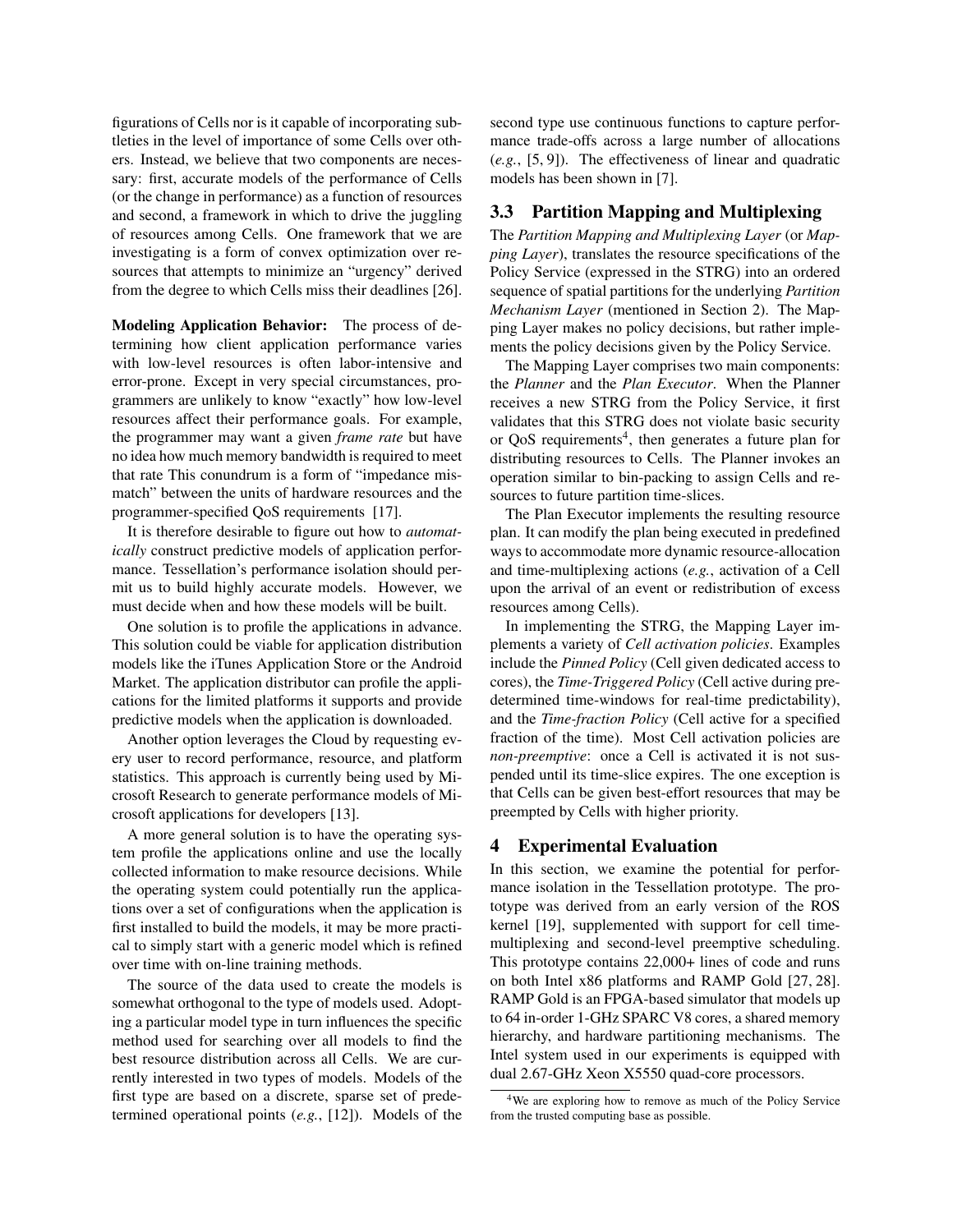|                      | 2 Cores        | 15 Cores                    | 63 Cores      |
|----------------------|----------------|-----------------------------|---------------|
| Intel activate       | $1.57 \mu s$   | $8.26 \mu s$                | N/A           |
| <b>RAMP</b> activate | $0.69 \mu s$   | $1.88 \mu s$                | 5.37 $\mu$ s  |
| Intel suspend        | $1.58 \ \mu s$ | $17.59 \text{ }\mu\text{s}$ | N/A           |
| RAMP suspend         | $1.19 \ \mu s$ | 5.91 $\mu$ s                | 34.10 $\mu$ s |

Table 1: Mean activation and suspension latencies for cells of varying size. Here, core 0 was dedicated to Cell management.

Cell Activation and Suspension: Table 1 summarizes the overhead of activating and suspending a Cell with varying core counts on both RAMP Gold and our Intel system. These numbers are preliminary. The overhead is small relative to the time scale of Cell time-multiplexing (*e.g.*, 100 ms), but is still larger than we would like.

Performance Isolation: Our 64-core RAMP Gold platform simulates a mechanism that can dedicate fractions of off-chip memory bandwidth to Cells [20]. We illustrate Tessellation's use of this mechanism by creating three Cells as follows:  $Cell_1$  is given 32 cores and 50% of memory bandwidth  $(i.e., 6.4GB/s);$   $Cell_2$  16 and 25%; and  $Cell_3$  15 and 25%.  $Cell_1$  contains the PAR-SEC *streamcluster* [6], selected for its significant memory capacity and bandwidth requirements. Other PAR-SEC benchmarks run in the remaining Cells.

We first activate  $Cell_1$  by itself. Next, we activate all Cells and run the benchmarks concurrently both with and without memory bandwidth partitioning.  $Cell_1$  takes 5.70M, 6.12M and 11.59M core-cycles on average to complete, for the three experiments. The respective standard deviations are 0.30M, 0.95M and 1.17M. These results show that Tessellation can provide significant performance isolation.

Spatial Partitioning: Here we evaluate the potential of spatial partitioning using Tessellation on the RAMP Gold 64-core machine. We take pairs of PARSEC applications, placing each application in a Cell. Cores are assigned in groups of 8, page colors in sets of 16, and memory bandwidth in units of 3.4GB/s (a combinatorial total of 54 valid allocations). We then evaluate *all* possible spatial allocations for the two Cells. We also evaluate the case in which one Cell is assigned the entire machine and run to completion followed by the other Cell; this is a favorable time-multiplexing scenario as there is no overhead from repeated context switches.

For some pairs, time-multiplexing is better than any possible spatial-partitioning. However, for many pairs, the optimal spatial partition is substantially better thanks to disjoint resource requirements, reduced interference between pairs, or imperfect application scaling. Figure 4 illustrates the performance of several pairs. It shows that spatial partitioning can provide significant performance benefits. However, naïve spatial divisions are likely to be detrimental to performance, meaning that the Policy Service must be judicious in assigning resources to Cells.



Figure 4: Performance of spatial partitioning compared with a favorable time-multiplexing. Performance is in cycles (lower is better) and results are normalized to the best spatial partition.

We also found that a *simple* linear approximation model, derived from only 10 sample points, allowed us to make resource-allocation decisions within 10% of optimal every time. These results encourage further research on approaches to resource allocation for Cells and tradeoffs between complexity, overhead and performance.

### 5 Related Work

Tessellation is influenced by virtual machines, exokernels, and multiprocessor runtime systems [1, 2, 4, 10, 15, 16, 18, 24]. Other recent manycore operating systems projects, such as Corey [11], Barrelfish [25], and fos [29], share some structural aspects such as distributed OS services. This body of work mainly focus on improving OS scalability and, contrary to Tessellation, does not attempt to also provide QoS guarantees.

Nesbit et al. [22] introduce Virtual Private Machines (VPM), another framework for resource allocation and management in multicore systems. The concepts of VPM and Cell are similar, but the VPM framework does not include an equivalent communication mechanism to our inter-cell channel.

#### 6 Conclusion

We presented Tessellation, a new manycore OS for client devices that provides real-time and QoS guarantees. Tessellation is predicated on two central ideas, namely *Space-Time Partitioning* (STP) and *Two-Level Scheduling*. In this paper, we discussed Tessellation's Cell model, explored its resource-allocation architecture, and examined results from an early prototype.

## 7 Acknowledgment

We thank Kevin Klues, Barret Rhoden, Andrew Waterman, and Eric Brewer for making ROS source code available, their collaboration, and many lively discussions.